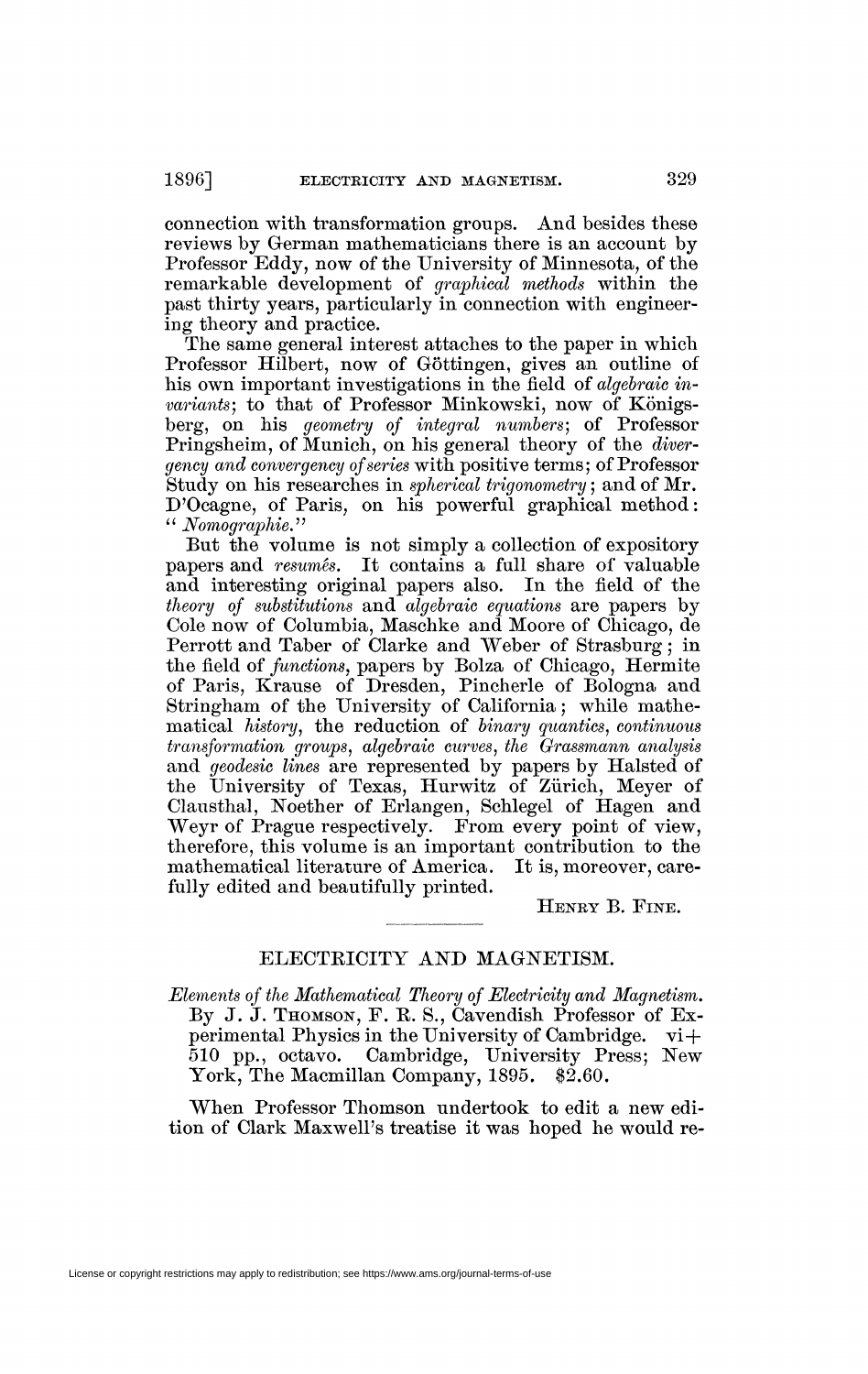model parts of it in order to make clearer some conceptions upon which subsequent thought and experiment have thrown new light, and remove certain inconsistencies in Maxwell's method of presentation. It was felt that Professor Thomson was just the man to do this, and after consideration of the volume before us we are quite certain of it. Accordingly there was some disappointment when few changes were made, and the additions were collected in an extra volume, and not incorporated into the text. We presume that it was considered wiser not to tamper with Maxwell's classic treatise. When the publishers announced an elementary text-book on the mathematical theory of electricity and magnetism by J. J. Thomson, we were led to expect something new and individual in treatment, and embodying the latest work on the subject ; this expectation has been fully realized. There was no dearth of text-books on this subject before, but they were, one and all, very unsatisfactory; although written presumably for physicists, the physical aspect of the subject was frequently not even considered. Perhaps the first impression after reading a few dozens of pages at the beginning of the volume before us, is that there is too close an adherence to Maxwell's matter and method ; but the individuality of the book is soon apparent, new methods of presentation please us, and difficult theorems yield before a simple treatment and careful choice of illustrative cases.

The first five chapters are devoted to the consideration of electro-statics. The author, at an early stage, introduces the use of Faraday tubes. Their value in the formation of mental pictures of the phenomena, not only of electrostatics, but of the whole subject, he conclusively shows us in an excellent chapter in his "Recent Researches." To the student of physics, in general, and of electricity, in particular, all such aids to thought are especially acceptable. The more use is made of the notion of potential, as work done, and of lines of force in the explanation of such phenomena as the variation of capacity, the attractions and repulsions of electrified bodies, the energy in the various parts of the field, etc., the more hold has the student upon the theorems considered. The last few sections of Chapter II. of this book, and again Article 74, afford an admirable example of the uses to which the conception of tubes of force may be put.

There is one point about the book which seems to us to spoil somewhat its excellence; that is, a certain amount of what has been called "calculus dodging." It is hard to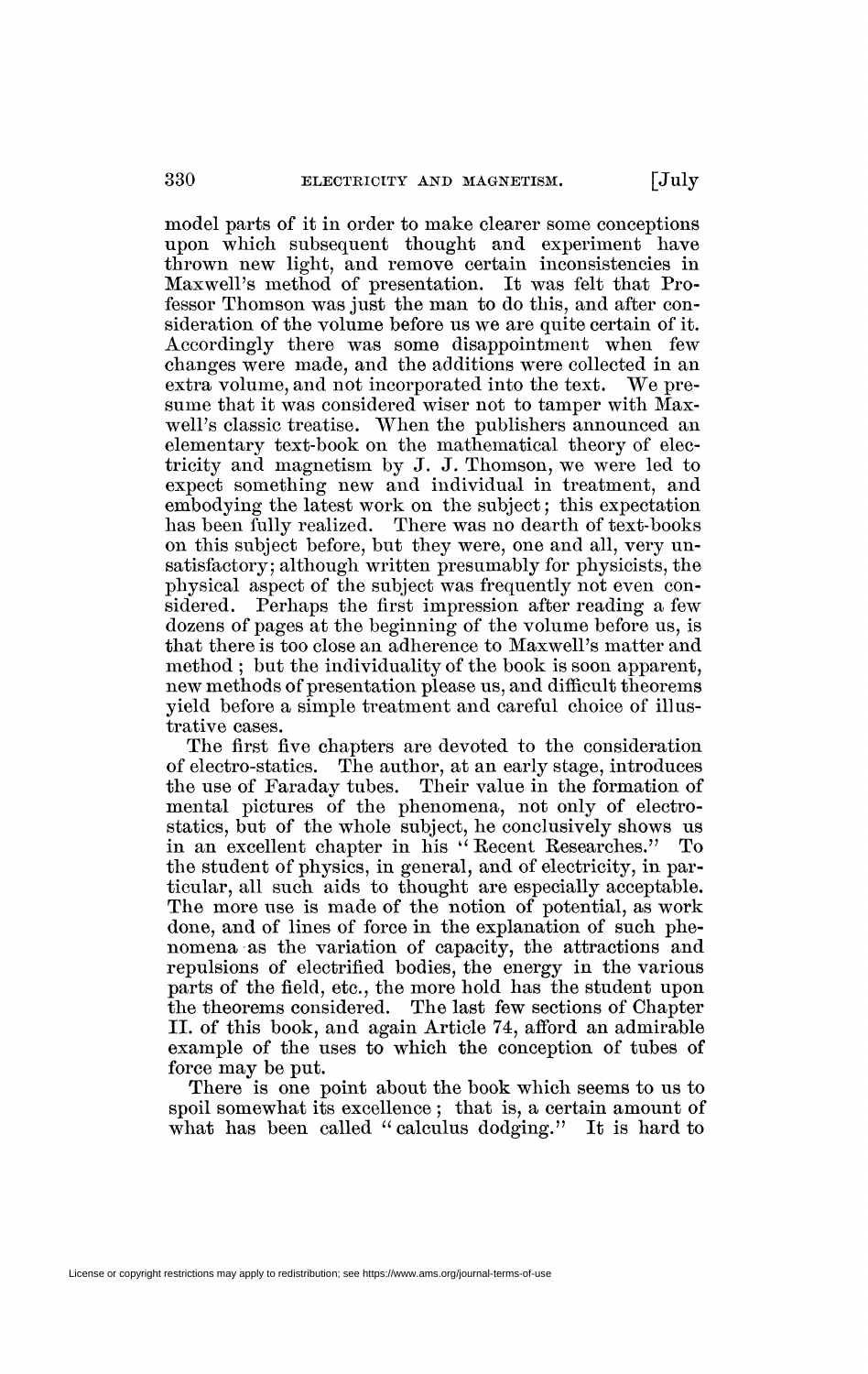see why a theorem such, for example, as Gauss's, Art. 10, or the energy in the electric field, Art. 23, should be proved by such long round-about geometrical or other methods, rather than by the use of the shorter calculus; especially as calculus is used in all parts of the book.

The author states in his preface that very often important theorems are left out of elementary text-books, because their proof in their most general form demands higher analysis than can be required of the student, and contends " that often the study of the cases which will yield to very simple mathematical treatment fully illustrates the physical phenomena, and gives the student a more vivid idea and a more manageable grasp of the subject than he would be likely to attain, if he merely regarded electrical phenomena through a cloud of analytical symbols." A confirmation of this is his treatment of the law of the inverse square in attraction, Art. 20, and his method of finding the tensions and pressures in the ether. The latter is a case of other than calculus methods referred to above which is eminently proper. Again see Articles 231 and 239 on the distribution of currents in a conductor.

It is interesting to see the whole subject of dielectrics considered without the introduction of that unnecessary<br>phrase "fictive layer." If we are to follow Maxwell's If we are to follow Maxwell's theory, what real difference is there between a charge and a " fictive layer" of electricity?

Chapters VI., VII. and VIII. are devoted to magnetism. The student of electrical engineering will regret that more space is not given to a discussion of magnetic circuits, reluctance, etc.

Then follow chapters on electric currents, electromagnetism, units, dielectric currents and a very short chapter on thermo-electric currents. A notable novelty is his treatment of the actual distribution of currents in a network of wires by introducing the dissipative function, that is, the expression for the rate of heat production. He shows that it is only necessary to write down this expression and make it a minimum, subject to the condition that the algebraical sum of the currents which meet in a point is zero, in order to find these currents. The discussion of electrolysis is exceedingly scanty.

In a volume that is so generally excellent, it is not easy to point out parts of special merit, but perhaps the chapters on specific inductive capacity and electro-magnetic induction are particularly noteworthy. The usefulness of the book would be increased greatly by more complete tables,